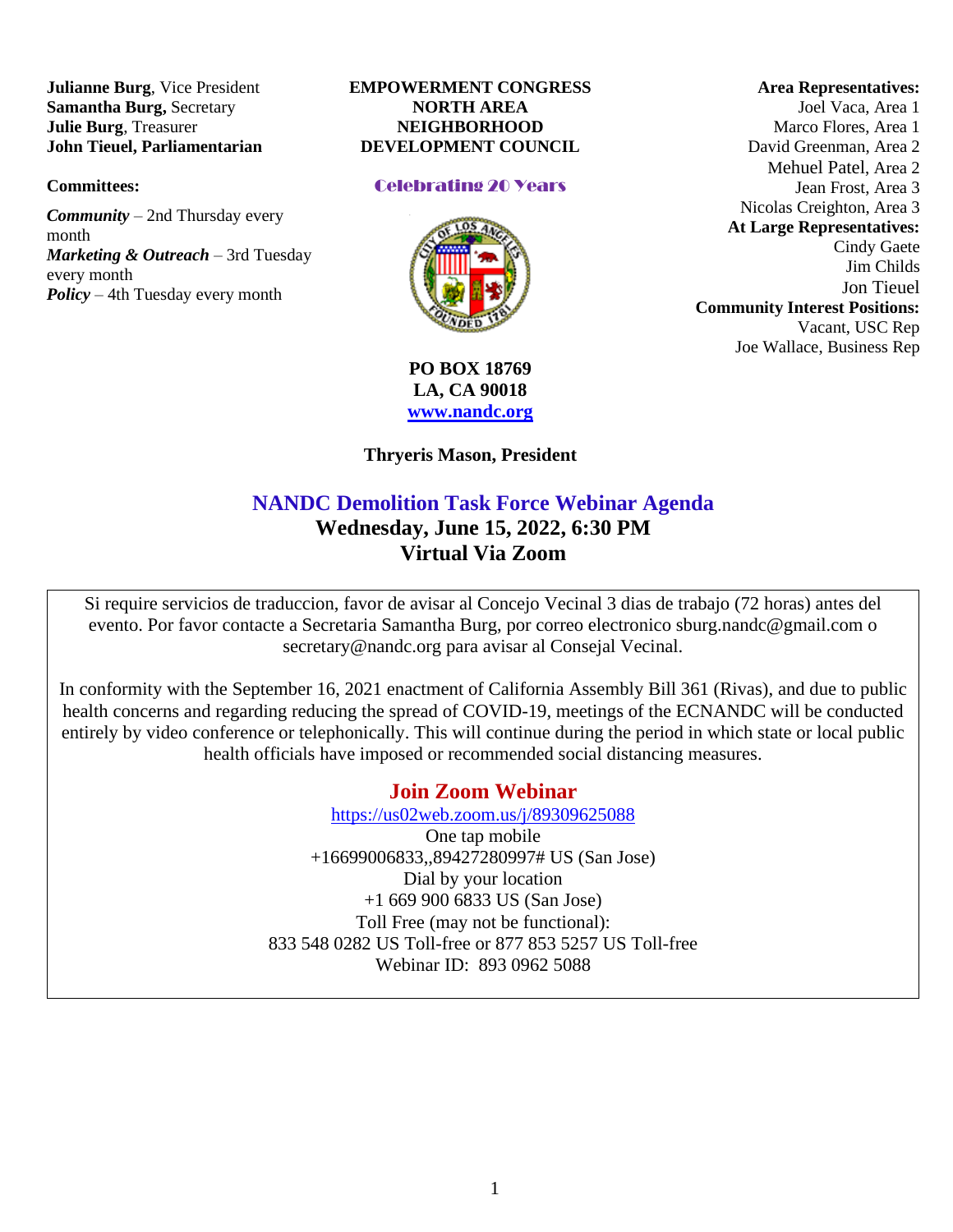When prompted by the presiding officer, to provide public input at the Neighborhood Council meeting the public will be requested to dial "9" or use the Raise Hand option, to address the Board on any agenda item before the Board takes an action on an item. Comments from the public on agenda items will be heard only when the respective item is being considered.

Comments from the public on other matter's not appearing on the agenda that are within the Board's jurisdiction will be heard during the General Public Comment period. Please note that under the Brown Act, the Board is prevented from acting on a matter that you bring to its attention during the General Public Comment period; however, the issue raised by a member of the public may become the subject of a future Board meeting. Public comment is limited to 2 minutes per speaker, unless adjusted by the presiding officer of the Board.

# AB 361 Updates:

Public comment cannot be required to be submitted in advance of the meeting; only real-time public comment is required. If there are any broadcasting interruptions that prevent the public from observing or hearing the meeting, the meeting must be recessed or adjourned. If members of the public are unable to provide public comment or be heard due to issues within the Neighborhood Council's control, the meeting must be recessed or adjourned.

The Neighborhood Council system enables civic participation for all Angelenos and serves as a voice for improving government responsiveness to local communities and their needs. We are an advisory body to the City of Los Angeles, comprised of volunteer stakeholders who are devoted to the mission of improving our communities and bringing government to us.

## Notice to Paid Representatives

If you are compensated to monitor, attend, or speak at this meeting, City law may require you to register as a lobbyist and report your activity. See Los Angeles Municipal Code §§ 48.01 et seq. More information is available at ethics.lacity.org/lobbying. For assistance, please contact the Ethics Commission at (213) 978-1960 or ethics.commission@lacity.org.

# **I. CALL TO ORDER AND ROLL CALL**

# **II. APPROVAL OF MINUTES FROM PREVIOUS MEETING**

## **III. GENERAL PUBLIC COMMENT ON NON-AGENDA ITEMS**

Comments from the public on non-agenda items within the Board's jurisdiction. The public comment period is not intended to be "Question and Answer" period or for conversations with the ECNANDC Board (up to two minutes per speaker with extensions granted at the discretion of the presiding officer).

## **IV. UPDATES FROM LOS ANGELES CITY PLANNING – Fabiola Inzunza, City Planning Associate**

- **V. UPDATE FROM CITY OF LOS ANGELES HOUSING DEPARTMENT (tentative) – Mary Abood**
- **VI. UPDATE REGARDING AREA SURVEY RFP – Steve Wesson, Managing Director, Community Partnerships & USC Village Ombudsperson**
- **VII. REQUESTS FOR FUTURE AGENDA ITEMS**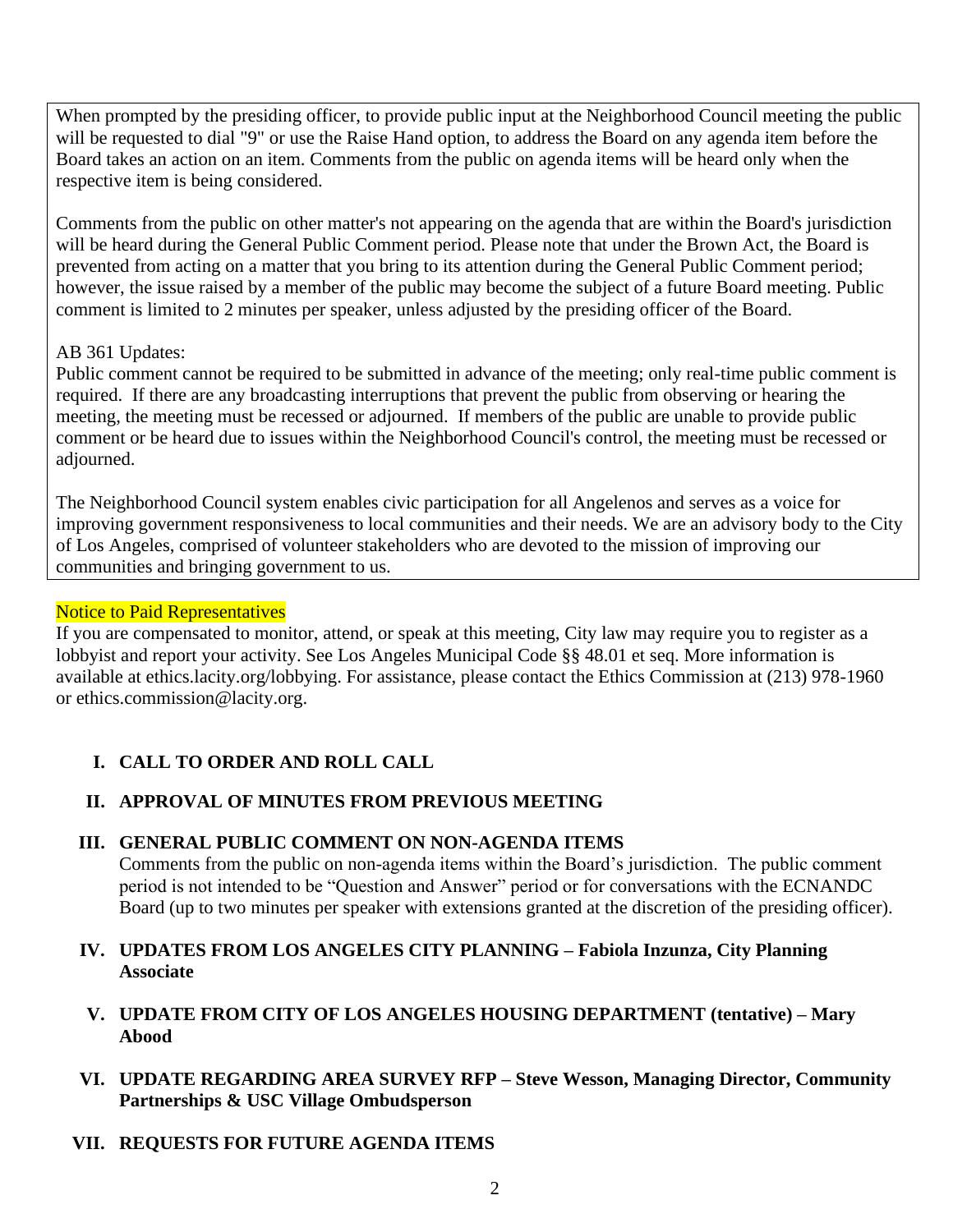# **VIII. ANNOUNCEMENTS**

# **IX. ADJOURNMENT**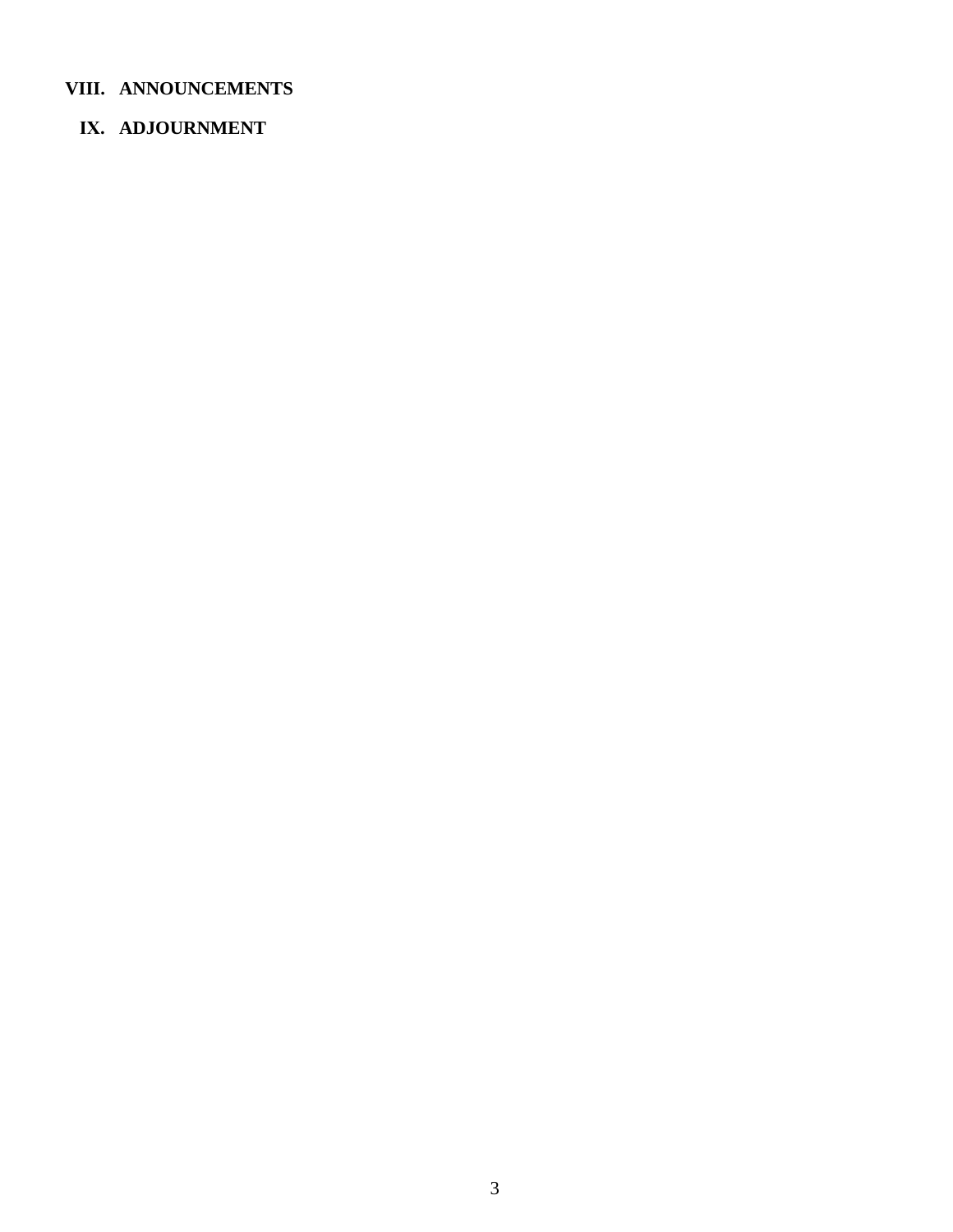#### **Official public notice for all committees:**

| <b>Empowerment Congress North Area Neighborhood Council Committees</b>                                                                     |                                                    |                                                        |                                    |
|--------------------------------------------------------------------------------------------------------------------------------------------|----------------------------------------------------|--------------------------------------------------------|------------------------------------|
| <b>COMMITTEE</b>                                                                                                                           | <b>CONTACT INFORMATION</b>                         | <b>MEETING LOCATION</b>                                | <b>MEETING</b><br><b>DATE/TIME</b> |
| <b>Community Committee (Outreach,</b><br>Youth and Senior, Block<br>Club/Neighborhood Associations,<br>Beautification, Budget and Finance) | Julianne Burg, Chair<br>vp@nandc.org               | <b>USC Community House</b><br>2801 S. Hoover St. 90089 | Second<br>Thursday<br>6:30 p.m.    |
| <b>Marketing &amp; Outreach Committee</b><br>(Marketing, Events, Outreach, Social<br>Media)                                                | Samantha Burg, Chair<br>secretary@nandc.org        | <b>USC Community House</b><br>2801 S. Hoover St. 90089 | Third Tuesday<br>6:30 p.m.         |
| <b>Policy Committee</b><br>(Public Safety, Economic Development,<br>Land Use)                                                              | Jean Frost, Chair<br>area3a@nandc.org              | <b>USC Community House</b><br>2801 S. Hoover St. 90089 | <b>Fourth Tuesday</b><br>6:30 p.m. |
| <b>Homelessness Committee</b>                                                                                                              | <b>Cindy Gaete, Chair</b><br>atlargerep3@nandc.org | <b>NA</b>                                              | <b>TBA</b>                         |

*As covered entity under Title II of the Americans with Disabilities Act, the City of Los Angeles does not discriminate on the basis of disability and upon request, will provide reasonable accommodation to ensure equal access to its programs, services, and activities. Sign language interpreters, assistive listening devices, or other auxiliary aids and/or services may be provided upon request. To ensure availability of services, please make your request at least 3 business days prior to the meeting you wish to attend by contacting Julianne Burg at vp@nandc.org.*

*In compliance with Government Code section 54957.5, non-exempt writings that are distributed to a majority or all of the board in advance of a meeting, may be viewed at NANDC.org or at the scheduled meeting. In addition, if you would like a copy of any record related to an item on the agenda, please contact Samantha Burg at secretary@nandc.org.*

*PUBLIC POSTING OF AGENDAS – Neighborhood Council agendas are posted for public review as follows:*

- *• USC Community House, 2707 S. Hoover St., Los Angeles, CA 90007*
- *• USC Village Community Room, 3015 S. Hoover St., Building 1-189, Los Angeles, CA 90007*
- *• Hoover Recreation Center, 1010 W. 25th St., Los Angeles, CA 90007*
- *• South LA Café, 1700 Browning Blvd., Los Angeles, CA 90062*
- *• MLK Recreational Center, 3916 S. Western Ave., Los Angeles, CA 90018*
- *• Denker Park, 1550 W. 35th Pl., Los Angeles, CA 90018*
- *• Food 4 Less, 1748 W. Jefferson Blvd., Los Angeles, CA 90018*
- *• FAME Renaissance Center, 1968 W. Adams Blvd., Los Angeles, CA 90018*
- *• Loren Miller Recreation Center, 2717 S. Halldale Ave., Los Angeles, CA 90018*
- *• [www.nandc.org](http://www.nandc.org/)*

*You can also receive our agendas via email by subscribing to L.A. City's Early Notification System at https://www.lacity.org/subscriptions*

### *PUBLIC INPUT AT NEIGHBORHOOD COUNCIL MEETINGS –*

*The public is requested to fill out a "Speaker Card" to address the Board on any agenda item before the Board takes an action on an item. Comments from the public on agenda items will be heard only when the respective item is being considered. Comments from the public on other matters not appearing on the agenda that are within the Board's jurisdiction will be heard during the General Public Comment period. Please note that under the Brown Act, the Board is prevented from acting on a matter that you bring to its attention during the General Public Comment period; however, the issue raised by a member of the public may become the subject of a future Board meeting. Public comment is limited to 2 minutes per speaker, unless adjusted by the presiding officer of the Board.*